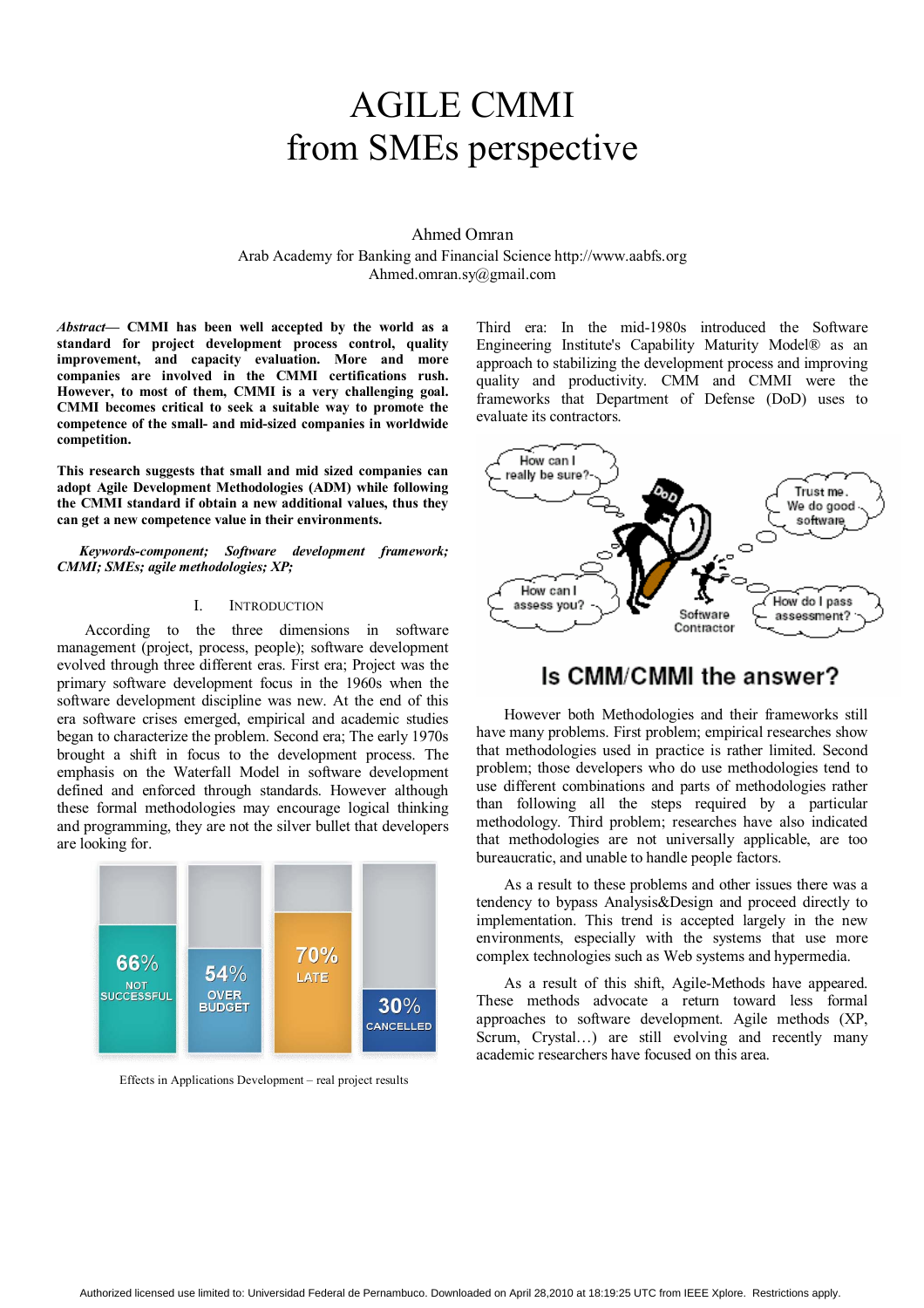## II. CMMI

## *A. What is cmmi!?*

A model is a simplified representation of the world, and The Capability Maturity Model (CMM) is a method for evaluating and measuring the maturity of the software development process of organizations on a scale of 1 to 5. Capability Maturity Model Integration (CMMI) model provides guidance to be used when developing processes. CMMI model is not processes or process descriptions. [15]

The CMMI is a suite of products for process improvement that have been built with cross model interoperability as a goal. In theory, the user of the CMMI can choose a product that includes the specific disciplines that fit the users needs. [9]



## *B. Staged or Continuous*

CMMI has two representation, continuous or staged, and it must be selected in order to determine the body of knowledge that will be used in the model the organization. The CMMI is both a capability model and a maturity model. The model can be implemented in a staged fashion. This is the idea that an organization achieves maturity level 2 across all relevant practices and then level 3 and so on. It can also be implemented in a continuous fashion where capability in individual practices is measured. An organization can achieve a high capability level in a particular practice whilst holding only a level 2 capability in other practices.



 It is the staged method of assigning maturity levels that is associated with the American government contracting market and is hence best known in North America. [3]

In CMMI model with a staged representation, there are five maturity levels:

- 1. Initial
- 2. Managed
- 3. Defined
- 4. Quantitatively Managed
- 5. Optimizing

| Level             | <b>Process Areas</b>                     |  |
|-------------------|------------------------------------------|--|
| 1- Initial        | None<br>$\bullet$                        |  |
| 2- Managed        | Requirements Management                  |  |
|                   | Project Planning                         |  |
|                   | Project Monitoring and Control           |  |
|                   | Supplier Agreement Management            |  |
|                   | Measurement and Analysis                 |  |
|                   | Process and Product Quality Assurance    |  |
|                   | <b>Configuration Management</b>          |  |
| 3- Defined        | Requirements Development                 |  |
|                   | <b>Technical Solution</b>                |  |
|                   | Product Integration                      |  |
|                   | Verification                             |  |
|                   | Validation                               |  |
|                   | Organizational Process Focus             |  |
|                   | Organizational Process Definition        |  |
|                   | Organizational Training                  |  |
|                   | <b>Integrated Project Management</b>     |  |
|                   | Risk Management                          |  |
|                   | Decision Analysis and Resolution         |  |
| 4- Quantitatively | Organizational Process Performance       |  |
| Managed           | Quantitative Project Management          |  |
| 5- Optimizing     | Organizational Innovation and Deployment |  |
|                   | Causal Analysis and Resolution           |  |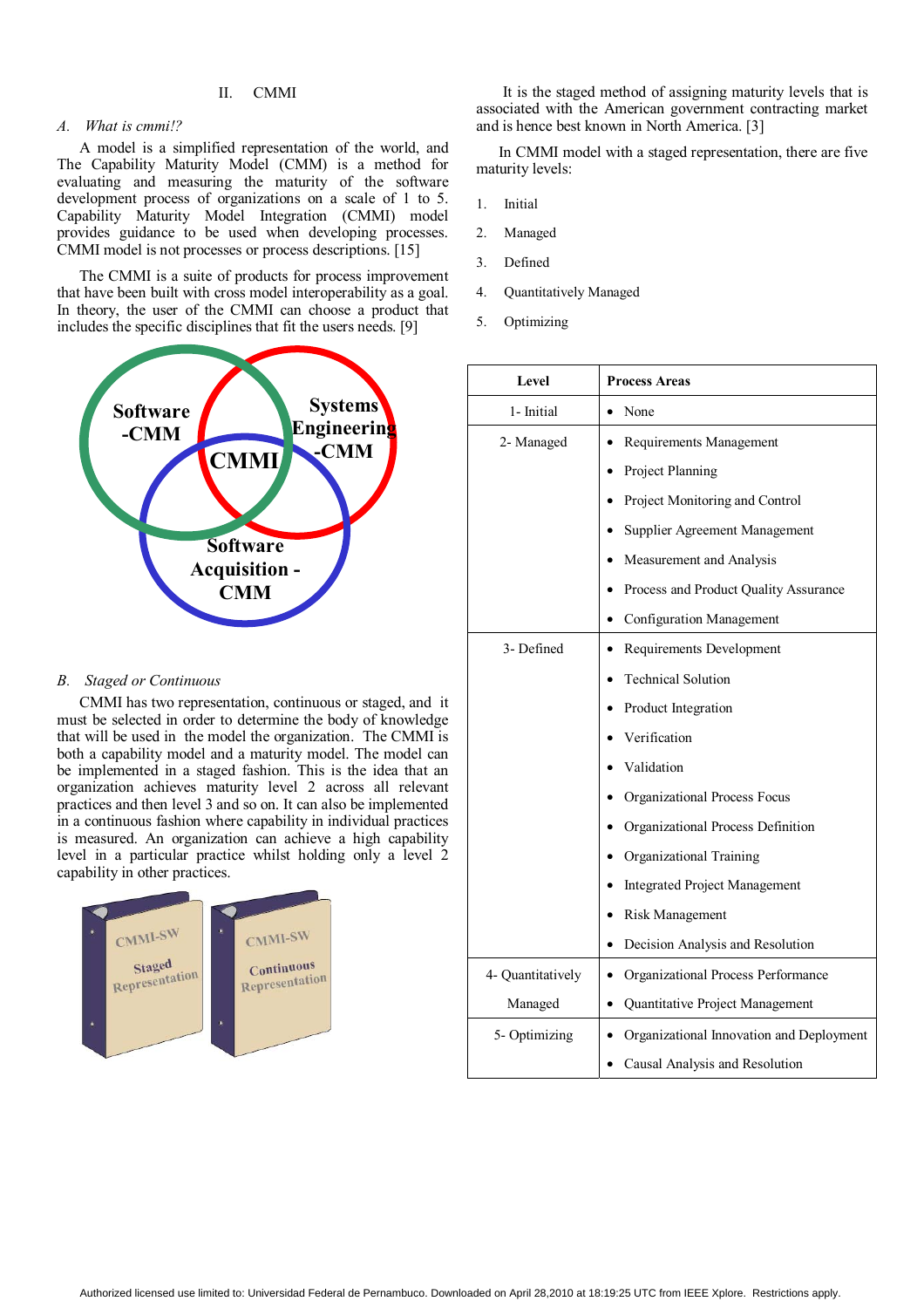- *C. Does higher level means better software project?*  What Software Development Maturity Really Means?
	- Developing Really Good project..!?
	- Achieving Real Process Improvement..!?

*1) What do individuals and small organizations say?*  "Organization even at the high levels of maturity may produce products with usability problems."[12]

"It is easy to make a good process measurable; but it is hard to make a measurable process good" [6]



The main issues that may be obstacles to development teams in the SMEs:

- CMMI focuses on project management rather than product development.
- CMMI ignores the use of some technologies such as rapid prototyping.
- CMMI does not incorporate risk analysis as a key process area.
- CMMI is expensive to use; too much overhead and reporting for a small company.
- *2) What do individuals and small organizations say?* 
	- Boeing Australia, Limited: 1400 people in 13 locations in Australia; started implementing CMMI in 2001; 33% decrease in the average cost to correct a defect; 50% reduction in time for delivery of a release; Increased ability to configure builds; 60% reduction in the preparation, conduct, and rework form pre-test to post-test audits. [4]
	- Lockheed Martin Management & Data Systems: 9,000 employees in Pennsylvania, Arizona, California, Colorado, and Washington DC; Deeply involved in process improvement for more than ten years; achieved CMM Level 5 in 2000 (SE-CMM and SW-CMM); achieved CMMI Level 5 in 2002; notable performance improvements; 30% increase in software productivity; 20% decrease in unit software cost; 15% decrease in costs to find and fix defects. [4]

## III. NEW AGILE METHODOLOGIES

## *A. Introduction*

Arrays of light rose on the SMEs through new concepts of agility development, and they find the wide road to success in these methods. "Agile means investing heavily in individual skill-building rather than organizational rule sets." [13] Agile methods derive much of their agility by relying on the tacit knowledge embodied in the team, rather than writing the knowledge down in plans. [2] In the late 1990's several methodologies began to get increasing public attention. Each had a different combination of old ideas, new ideas. But they all emphasized close collaboration between the programmer team and business experts; face-to-face communication (as more efficient than written documentation); frequent delivery of new deployable business value; tight, self-organizing teams; and ways to craft the code, and the team such that, the changeable requirements was not a crisis. Early 2001 saw a workshop in Snowbird, Utah, USA, where various originators and practitioners of these methodologies met to figure out just what it was they had in common. They picked the word "agile" for an umbrella term and crafted the Manifesto for Agile Software Development, whose most important part was a statement of shared development values:

*We are uncovering better ways of developing software by doing it and helping others do it. Through this work we have come to value:* 

- *Individuals and interactions over processes and tools*
- *Working software over comprehensive documentation*
- *Customer collaboration over contract negotiation*
- *Responding to change over following a plan*

*That is, while there is value in the items on the right, we value the items on the left more. [14]* 

Agile manifesto emerged and methodologies began to be discussed, one of the most common method with a lot of papers emerged from the research labs was "XP methodology". eXtreme Programming (XP) is the name that Kent Beck has given to the lightweight team process which he has been evolving over the years. In XP, we use a very lightweight combination of practices to create a team that can rapidly produce eXtremely reliable, efficient, well-factored software. Many of the XP practices were created and tested as part of the Chrysler C3 project, which is a very successful payroll system implemented in Smalltalk.[14]

## *B. eXtreme Programming*

eXtreme Programming (XP) is a disciplined approach to software development. XP is successful because it stresses customer satisfaction. The methodology is designed to deliver the software your customer needs when it is needed. XP empowers your developers to confidently respond to changing customer requirements, even late in the life cycle. This methodology also emphasizes team work. Managers, customers, and developers are all part of a team dedicated to delivering quality software.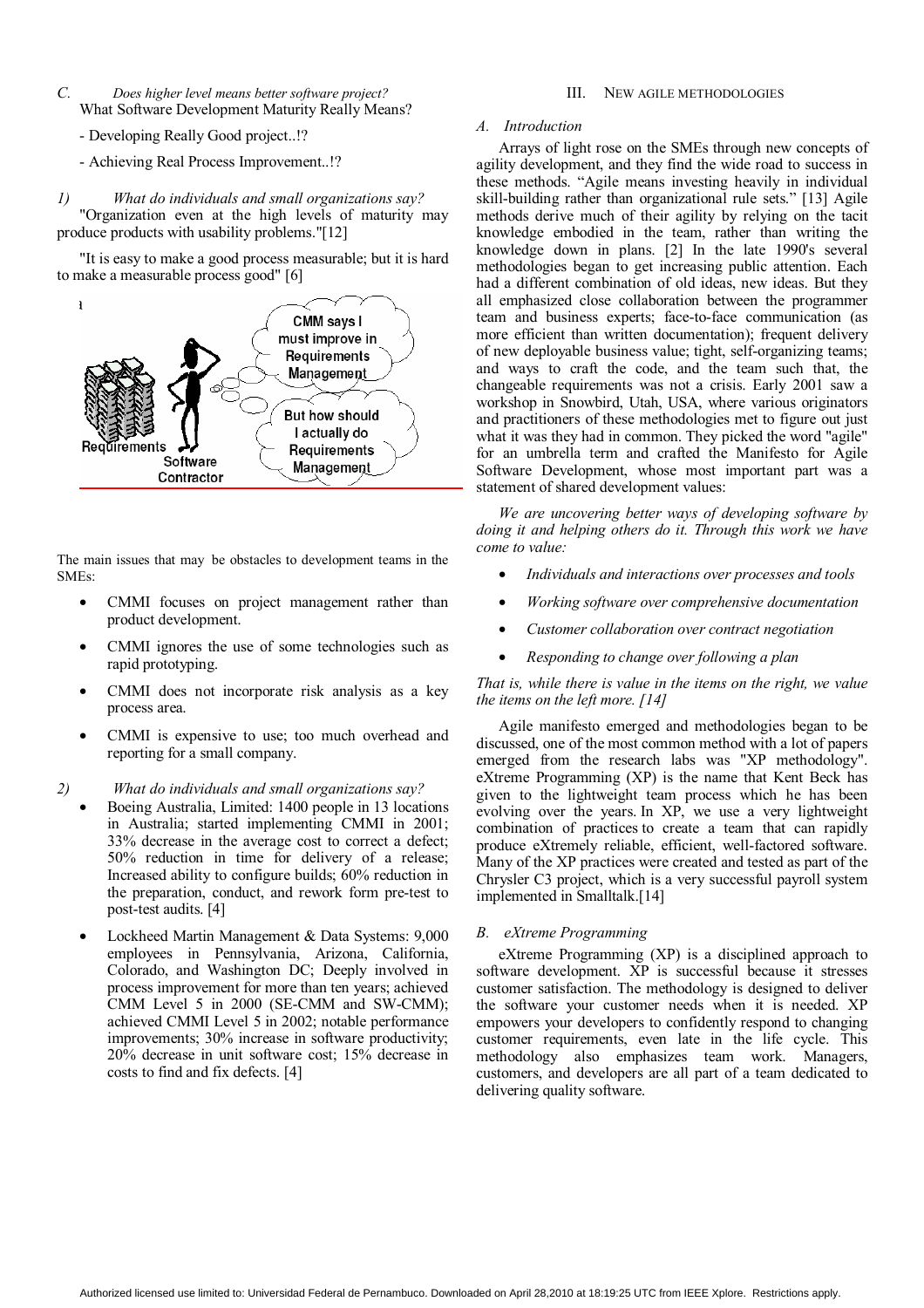## *1) XP's Activivties*

XP improves a software project in four essential ways:

- 1. Communication: developers communicate with their customers effectively.
- 2. Simplicity: Design and models should be simple and clean.
- 3. Feedback: developers feedback by testing their software starting on day one.
- 4. Courage: courageously respond to changing requirements and technology.[16]

## *2) Principles in practice*

The method typically consists of 12 basic elements:

Planning game: The customer decides scope, priority, and dates from a business perspective, whereas technical people estimate and track progress.

- 1. Small releases: Put a simple system into production quickly. Release new versions on a very short (twoweek) cycle.
- 2. Metaphor: Guide all development with a simple story of how the overall system works.
- 3. Simple design: Design as simply as possible at any given moment.
- 4. Testing: Developers continually write unit tests; customers write tests to demonstrate that functions are finished. "Test, then code" means that a test case is an entry for writing code.
- 5. Refactoring: Restructure the system without changing its behavior to remove duplication, improve communication, simplify, or add flexibility.
- 6. Pair programming: All production code is written by two programmers at one machine.
- 7. Collective ownership: Anyone can improve any system code anywhere at any time.
- 8. Continuous integration: Integrate and build the system many times a day (every time a task is finished). Continual regression testing prevents functionality regressions when requirements change.
- 9. 40-hour weeks: Work no more than 40 hours per week whenever possible; never work overtime.
- 10. On-Site customer: Have an actual user on the team full-time to answer questions.
- 11. Coding standards: Have rules that emphasize communication throughout the code.[14]

## *C. How do I start this XP thing?*

Start out collecting user stories and conducting spike solutions for things that seem risky. Spend only a few weeks doing this. Then schedule a release planning meeting. Invite customers, developers, and managers to create a schedule that everyone agrees on. Begin your iterative development with an iteration planning meeting. Now you're started. Arrays of light rose on the SMEs through new concepts of agility development, and they find the wide road to success in these methods. "Agile means investing heavily in individual skillbuilding rather than organizational rule sets." [13] Agile methods derive much of their agility



## IV. AGILE CMMI

Now the problem in SMEs is: How can SMEs develop their projects while following the framework standards? Some standards are overloading the SMEs because it is originally organized for the large organizations, so it is useless to guide to standards that have no values for the SMEs. They really need their own frameworks that enable them to compete in the international environments.

As an alternative solutions for this dilemma, some suggested to cerate a new XCMMI framework.[10] While others suggest a new Maturity model for SMEs which based on a scaled-down CMM or scaled-up PSP[5]

We would explain the overlapping of (XP,CMMI) from the SMEs activities; as an example of how SMEs can apply a framework standards while keeping the values of their agile activities.

The discussion is conducted according to the questionnaire and interviews in Small and Mid-size Enterprises. The result of the survey was none of the SMEs can easily apply all the KPAs.

## V. XP AND CMMI

"Although many of their advocates consider the agile and plan-driven software development methods polar opposites, synthesizing the two can provide developers with a comprehensive spectrum of tools and options." Barry Boehm University of Southern California [6]

"XP and CMMI can work together for companies that need that level of reassurance" Kent Beck

"At Microsoft, we've stretched our MSF (Microsoft Framework) for Agile Software Development method to fit the requirements for CMMI Level 3."[3]

Some people think that XP and CMMI are like oil and water, while others believe that running concurrently those two software approaches (XP and CMMI) allowed us to get projects with both advantages with decreased risk failures. This section discusses each KPA (from SMEs perspective) if it is applicable with XP principles or not; then a table in the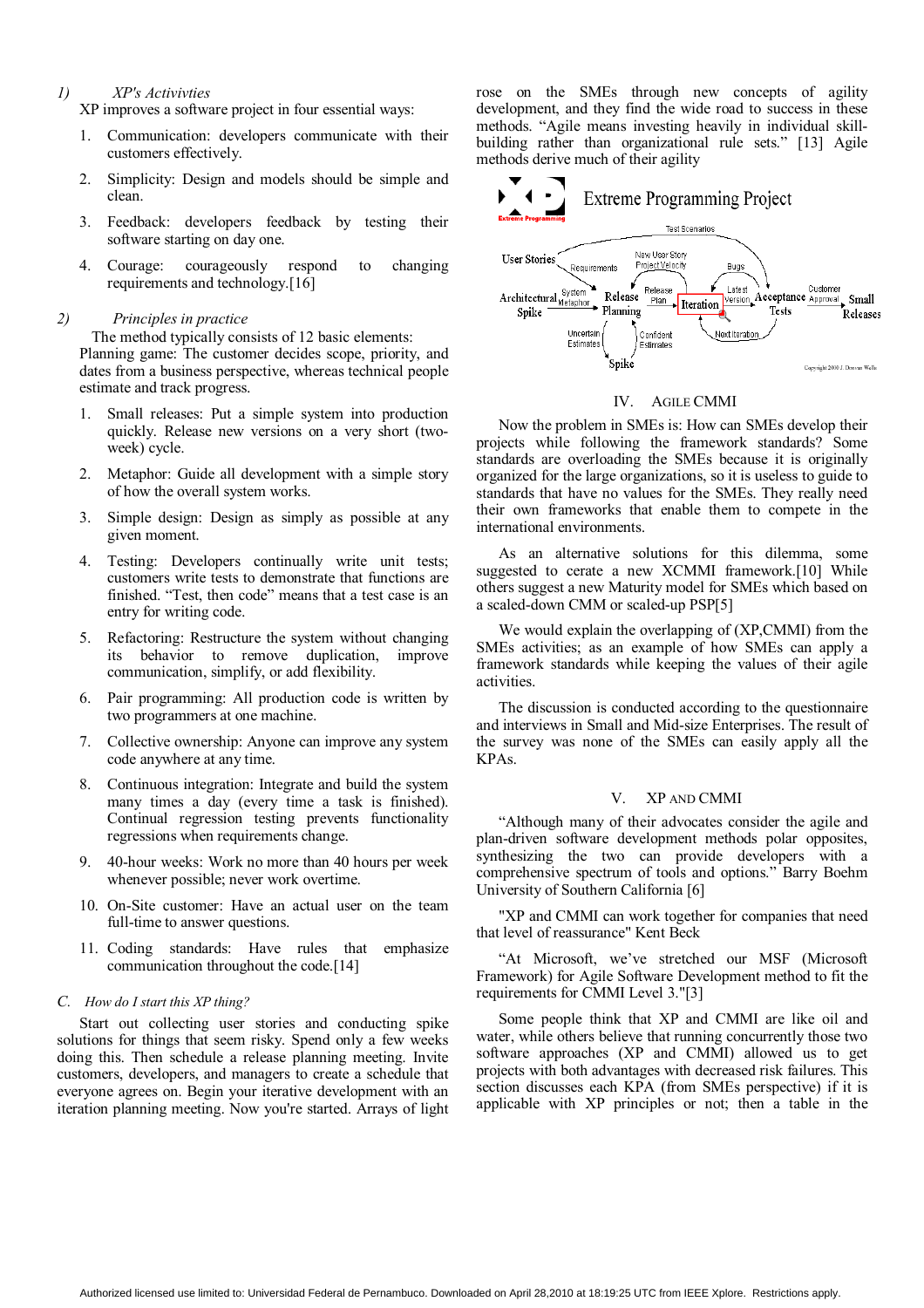appendix simplify the results of mapping the KPAs with XP activities.

## *A. XP and level 1*

- Identify the scope of the work
- Perform the work

Then the organization can be rated as CMMI level 1. There no KPA in this level (this doesn't mean that bad practices can be rated as CMMI level1).

## *B. XP and level 2*

## *1) Requirements Management*

The purpose of Requirements Management is to manage the requirements of the project's products and product components and to identify inconsistencies between those requirements and the project's plans and work products, i.e. the ability to define and mange each requirement should be proved.

XP addresses Level 2's requirements management KPA through its use of user-stories, an On-Site customer, and continuous integration. Although system requirements might evolve dramatically over time, XP integrates feedback on customer expectations and needs by emphasizing short release cycles and continual customer involvement. "Common understanding" is established and maintained through the customer's continual involvement in building stories and selecting them for the next release.

## *2) Project Planning*

The purpose of Project Planning is to establish and maintain plans that define project activities.

XP addresses software project planning in the planning game and small releases. And always: in XP's planning strategy "If you can't plan well, plan often." However small projects need small plans, consequently SMEs using planning game can plan its projects well.

Milestone **Milestone** Adaptive Risk-Driven **Plan-Driven** SW Devel. Models **Hackers** XF **Models** Contract **Agile Methods** Software CMM CMMI

Figure 1. The Planning Spectrum [2]

## *3) Project Monitoring and Control*

The purpose of Project Monitoring and Control is to provide an understanding of the project's progress so that appropriate corrective actions can be taken when the project's performance deviates significantly from the plan.

XP addresses software Project Monitoring and Control with the "big visual chart," where the velocity of the project is stated clearly, and commitments (stories) for small releases. This visual chart usually developed by both customer and the XP team.

## *4) Supplier Agreement Management*

The purpose of Supplier Agreement Management is to manage the acquisition of products from suppliers for which there exists a formal agreement.

SMEs can not apply such KPA, and it seems to consumes lot of the resources from small teams.

## *5) Measurement and Analysis*

The purpose of Measurement and Analysis is to develop and sustain a measurement capability that is used to support management information needs.

XP claims that refactoring makes such software Measurement and Analysis through its refactoring practice where we altering internal structure of the system without changing its external behavior. [9]

## *6) Process and Product Quality Assurance*

The purpose of Process and Product Quality Assurance is to provide staff and management with objective insight into processes and associated work products.

SQA could be addressed by the pair-programming culture. Peer pressure in an XP environment can achieve SQA's aim of assuring conformance to standards. However, larger teams typically require formal mechanisms for objectively verifying adherence to requirements, standards, and procedures. While in small and mid size organizations SQA can be merged into the organizational processes.

## *7) Configuration Management*

The purpose of Configuration Management is to establish and maintain the integrity of work products using configuration identification, configuration control, configuration status accounting, and configuration audits.

Although this not completely and explicitly addressed, Software Configuration Management can be implied in many XP's activities: Planning game, collective ownership, small releases, and continuous integration all these lead to detailed control and *software configuration management*.

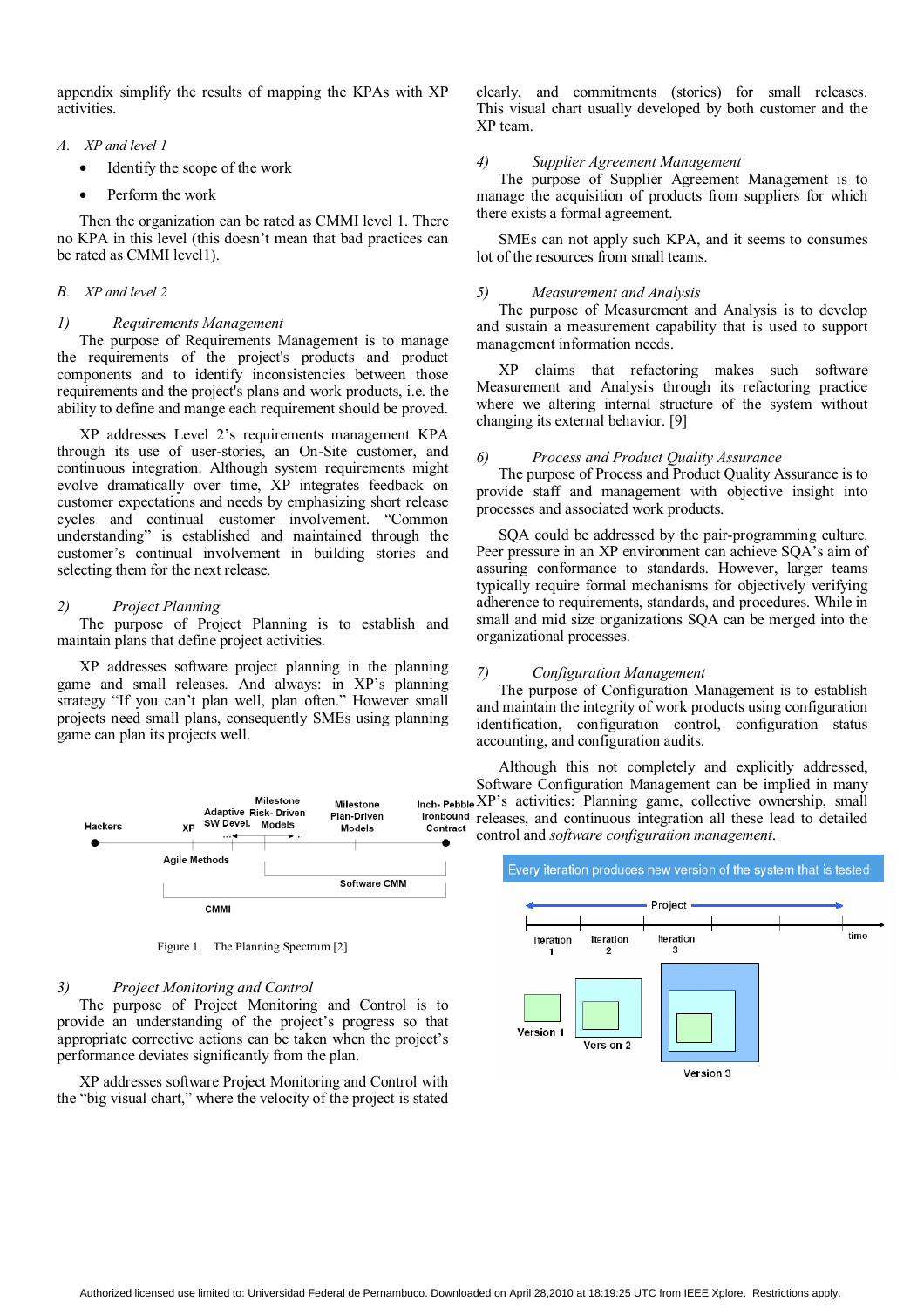## *C. XP and level 3*

Processes are well characterized and understood, and are described in standards, procedures, tools, and methods.

## *1) Requirements Development*

The purpose of Requirements Development is to produce and analyze customer, product, and product-component requirements.

On-Site customer, user stories and iterative development can manage to Requirements Development so the XP team can easily achieve this KPA.

## *2) Technical Solution*

The purpose of Technical Solution is to design, develop, and implement solutions to requirements.

XP's practices can address Technical Solution through different practices (metaphor, iterative solutions, testing units) will leads to a high quality of technical solutions.

## *3) Product Integration*

The purpose of Product Integration is to assemble the product from the product components, ensure that the product, as integrated, functions properly, and deliver the product.

XP's practices emphasis on Product Integration through the planning game, iterative cycles, and unit testing.[1]

## *4) Verification*

The purpose of Verification is to ensure that selected work products meet their specified requirements.

On-Site customer, user stories and iterative development will ensure this KPA.

## *5) Validation*

The purpose of Validation is to demonstrate that a product or product component fulfills its intended use when placed in its intended environment.

Pair programming addresses peer reviews, iterative development, unit test, On-Site customer can ensure the validation area.

## *6) Organizational Process Focus*

The purpose of Organizational Process Focus is to plan and implement organizational process improvement based on a thorough understanding of the current strengths and weaknesses of the organization's processes and process assets.

XP addresses organization process focus at the team level rather than organizational level. XP focuses on the software engineering process rather than organizational infrastructure issues, so SMEs that adopting XP can address this and other organization-level processes.

## *7) Organizational Process Definition*

The purpose of Organizational Process Definition is to establish and maintain a usable set of organizational process assets.

XP address the team process definition, but organizational assets are outside the scope of the XP method itself. So the XP team can adopt this KPA as an intellectual asset. [1]

## *8) Organizational Training*

The purpose of Organizational Training is to develop the skills and knowledge of people so they can perform their roles effectively and efficiently.

XP address this KPA through its collective ownership of project that infer no one can complete his tasks without Organizational Training especially in small organizations where the main assets is the individual of these organizations so organizational training mean individual development which is applicable through the XP practices.[1]

## *9) Integrated Project Management*

The purpose of Integrated Project Management is to establish and manage the project and the involvement of the relevant stakeholders according to an integrated and defined process that is tailored from the organization's set of standard processes.

XP partially address integrated software management, through different practices (planning game, visual charts, iterative developments), but it is difficult to mange stakeholders outside the organization.

## *10) Risk Management*

The purpose of Risk Management is to identify potential problems before they occur, so that risk-handling activities may be planned and invoked as needed across the life of the product or project to mitigate adverse impacts on achieving objectives.

XP doesn't address Risk Management in wide range. When On-Site customer and XP-tester create the user-stories for such scenarios, consequently the developers will work on their project with covered scenarios. However On-Site customer and XP-testers conduct such analysis but when defining the userstories and the acceptance-test.

## *11) Decision Analysis and Resolution*

The purpose of software Decision Analysis and Resolution is to analyze possible decisions using a formal evaluation process that evaluates identified alternatives against established criteria

XP doesn't address Software Decision Analysis and Resolution. Plan where you need pan, design what is important, code what can pass the unit tests and user-story; All these main activities in XP depend on the tacit knowledge of the XP,s team so it is difficult to address this KPA.

## *D. XP and level 4*

The performance of processes is controlled using statistical and other quantitative techniques, and is quantitatively predictable.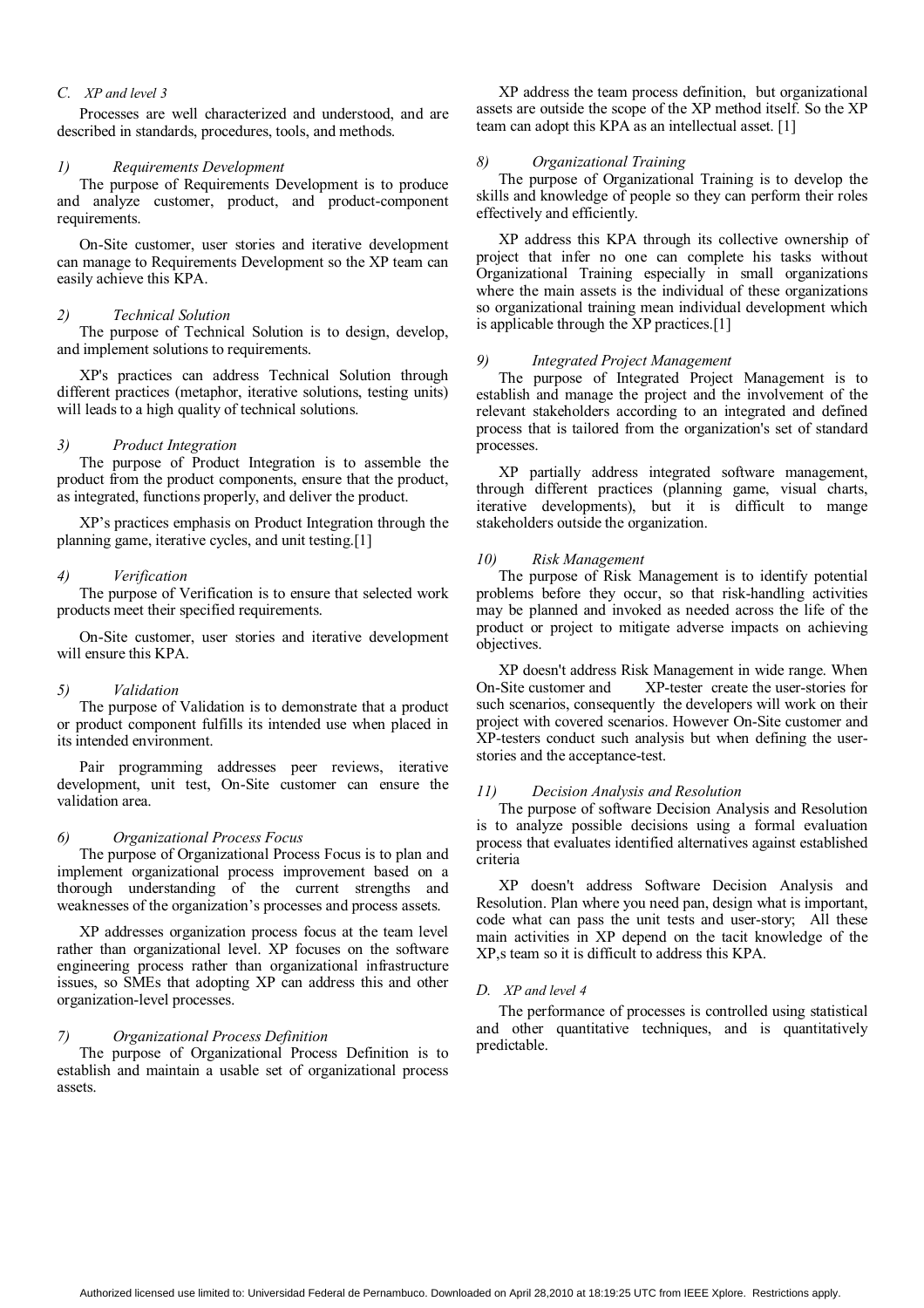## *1) Organizational Process Performance*

The purpose of Organizational Process Performance is to establish and maintain a quantitative understanding of the performance of the organization's set of standard processes in support of quality and process-performance objectives, and to provide the process performance data, baselines, and models to quantitatively manage the organization's projects.

XP can not address this KPA [8].

#### *2) Quantitative Project Management*

The purpose of the Quantitative Project Management process area is to quantitatively manage the project's defined process to achieve the project's established quality and process-performance objectives.

XP can not address this KPA [8].

In SMEs the XP team can tune the performance of their processes but it is not a quantitative tuning, so even in SMEs level4 KPAs can not be addressed.

## *E. XP and level54*

Continually improving process performance through both incremental and innovative technological improvements.

## *1) Organizational Innovation and Deployment*

The purpose of Organizational Innovation and Deployment is to select and deploy incremental and innovative improvements that measurably improve the organization's processes and technologies. The improvements support the organization's quality and process-performance objectives as derived from the organization's business objectives.

SMEs address the incremental improvements that improve the processes at the team level through different practices such as (simplicity, refactoring, feedback).

#### *2) Causal Analysis and Resolution*

The purpose of Causal Analysis and Resolution is to identify causes of defects and other problems and take action to prevent them from occurring in the future.

 XP partially address this area through: planning game, peer review, and the feedback during rapid cycles from the On-Site customer.

## VI. CONCLUSION

From SMEs perspective "Framework" should not mean to follow strict processes, but to standardize the best practices. CMMI focuses on best practices that an organization can use to improve processes in the process areas that are within the maturity level it chooses to achieve. Consequently SMEs need their own modified frameworks that can used to add values to its practices.

The advice for SMEs: "You need to modify your processes or create new ones where you get additional values; SMEs should not create new processes with no values, just to achieve a certain KPA or just to get higher level "; "you do not need to choose between agility and software engineering. Instead, define a software engineering approach that is agile" [11]

#### VII. REFERENCES

- [1] Alan S. Koch, "CMM-compliant XP", http://www.askprocess.com/Articles/CMM-XP.pdf
- [2] Barry Boehm, "Get Ready for Agile Methods, with Care", www.agilealliance.com/articles/demarcotomboehmbarryt/file
- [3] David J. Anderson, " Stretching Agile to fit CMMI Level 3", Microsoft Corporation, Conference Denver July 2005, http://agile2005.org/XR14.pdf
- [4] Henry Schneider, "TransitioningfromCMMtoCMMI", http://www.teraquest.com/resource/documents/Schneider-TransitioningfromCMMtoCMMI.pdf
- [5] Hossein Saiedian, Natsu Carr, "Charchterising a software process maturity for small organizations", Source: ACM SIGICE Bulletin, Volume 23, Issue 1, Pages: 2 - 11
- [6] Ivar Jacobson, "CMMI and UP", http://www.ivarjacobson.com/html/content/presentations
- [7] Kent Beck, "Extreme programming explained: embrace change", Publisher: Addison-Wesley
- [8] Kieran Conboy, "A Framework for the Study of Modeling Techniques", Workshop in Software Model Engineering, http://www.metamodel.com/wisme-2003/14.pdf
- PATRICK EMERY, "The dangers of extreme programming", http://members.cox.net/cobbler/XPDangers.htm
- [10] Patrick Emery, "eXtreme CMMI", http://www.members.cox.net/cobbler/XCMMI.ppt
- [11] Roger S Pressman, "Software Engineering: A Practitioner's Approach", 6th Edition, chapter4 Agile Development
- [12] Timo Jokela, Tuomo Lalli, "Usability and CMMI: Does A Higher Maturity Level in Product Development Mean Better Usability?", Publisher: ACM.org Press
- [13] Tom Demarco, Barry Boehm, "The Agile Methods Fray", Publisher, IEEE Computer Society Press
- [14] http://www.agilealliance.com/intro
- [15] http://www.sei.cmu.edu/cmmi/models/sw-staged.doc
- [16] http://www.extremeprogramming.org

#### VIII. GLOSSARY

- *1) DoD: Department of Defense*
- *2) KPA: Key Process Area*

*3) Chrysler C3 project: C3 was the short name of the Chrysler Comprehensive Compensation project, a payroll project at Chrysler which has since become famous as the 'birth project' of Extreme Programming.* 

*4) Smalltalk: a class-based OO programming; it can be work as An operating system.* 

*5) SE-CMM: System Engineering – CMM* 

*6) SECAM: Systems Engineering Capability Assessment Model.* 

*7) SA-CMM: Software Acquisition Capability Maturity Model.* 

*8) EIA/IS: Electronic Industries Association Interim Standard.* 

*9) IPD-CMM: Integrated Product Development-CMM.* 

*10) PSP: Personal Software Process*